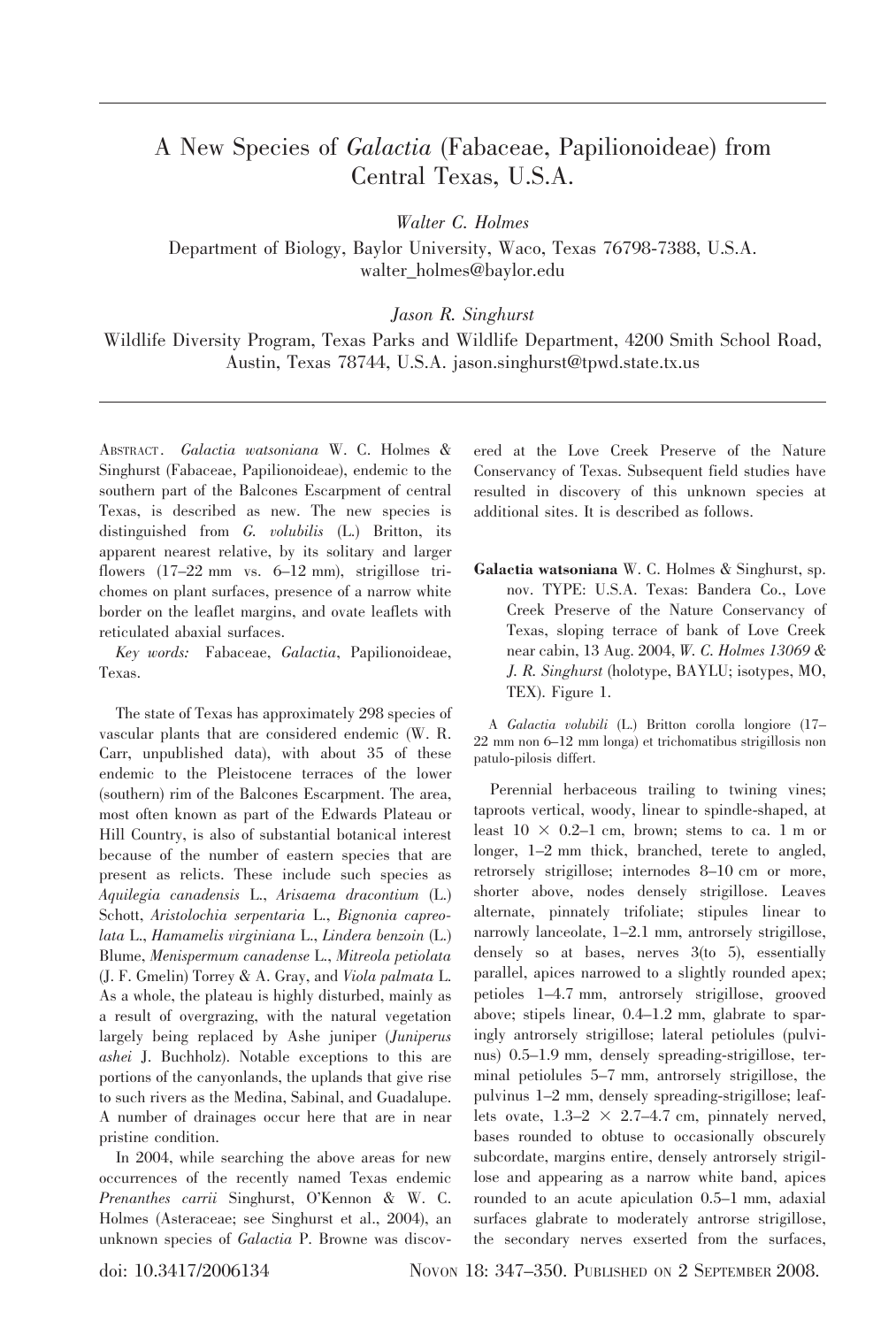

Figure 1. Galactia watsoniana W. C. Holmes & Singhurst. Holotype specimen, Holmes 13069 & Singhurst (BAYLU).

abaxial surfaces paler in color, antrorsely strigillose, nerves and veinlets exserted from the surface, conspicuously reticulate. Inflorescence axillary, 1 flowered; pedicels 4–10.1 mm, antrorsely strigillose. Flowers 17-22 mm; calyx tubes ca.  $6 \times 1.5$  mm; teeth 4, strigillose, upper 3 lanceolate-triangular, 0.7– 1.25 mm, lowest tooth linear to lanceolate, 1.3– 1.5 mm; corollas purple to pinkish purple; standard broadly obovate to orbicular, ca.  $23 \times 15$  mm, margins entire, apices deeply emarginate; wings ca.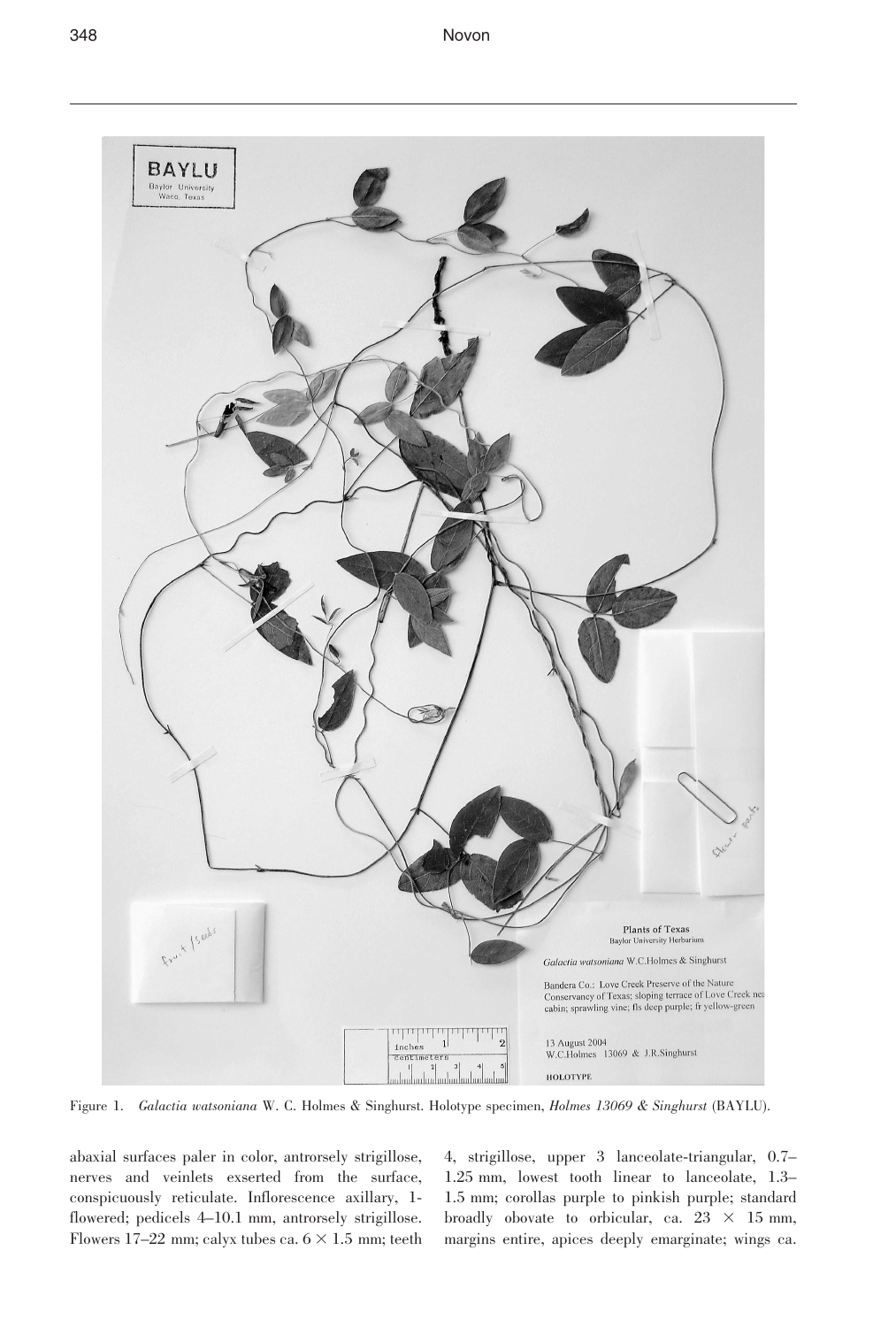19 mm, keels  $14-15$  mm; stamens arranged  $9+1$ , the tubes ca. 12 mm, filaments 1–1.5 mm, lone filament ca. 13 mm, anthers ca. 0.5 mm; pistil linear, ca. 20 mm, glabrous, the tip turned upward; stigma capitate. Fruit bracteate,  $3.5-4 \times$  ca. 0.5 cm, dehiscent, laterally compressed, outer surfaces brown, antrorsely strigillose, inner surfaces white, cobwebby, apex clawed, the remnants of stigma and style attached to claw; seeds 4 to 6, flattened ellipsoid, glabrous, brown splotched with darker brown, ca. 3.5  $\times$  1.9–3 mm.

Distribution. Galactia watsoniana is known only from canyonlands of the upper drainage of the Medina and Sabinal rivers of Bandera County, Texas, U.S.A., and has been collected at elevations from 525–596 m.

IUCN Red List category. Galactia watsoniana, or "Watson's milkpea," is currently known from two locations and four occurrences in Bandera County, Texas, all discovered in the past two years. The area of occupation is estimated to be ca. 10 km2 , and the number of individuals is estimated to be less than 100. All currently known occurrences are on protected land (Lost Maples State Natural Area, Love Creek Reserve of the Texas Nature Conservancy) and are secure. The species, which is limited to low terraces of upland rivers and large streams, is expected to occur in suitable areas in this and nearby counties. Judging from present land use patterns, such occurrences would be expected to be in decline. The species may be negatively affected by grazing and alien angiosperm species, and is therefore assessed as Endangered (EN) according to IUCN Red List criteria (IUCN, 2001).

Phenology. Flowering late April to August.

Etymology. The new species is named to honor Geraldine Watson (1925–), botanist, conservationist, author, musician, founder of the Pinelands Research Institute, and one of the impelling forces behind the creation of the Big Thicket National Preserve in southeastern Texas. Geraldine is a beloved friend of both authors. In anticipation of the new species being given a common name, we are assigning it the name of ''Watson's milkpea.''

Discussion. Galactia watsoniana is characterized by its solitary flowers that are 17–22 mm long, which is considered large for the genus. The surfaces of the leaves, stems, flowers, and fruits of the plant are lightly to moderately covered with strigillose trichomes, while the pulvini, stipules, and stipels are densely strigillose. Margins of the leaflets are densely shrouded with these appressed trichomes so as to create an easily visible narrow white border. Under-

surfaces of leaflets are reticulated and strigillose. Other species of the genus in the southeastern U.S.A. can be distinguished by their smaller flowers, which are generally less than 14 mm long (see Correll & Johnston, 1970; Isely, 1990), most often arranged in pseudoracemes of (1)2 to 3(6) flowers.

In Correll and Johnston (1970), Galactia watsoniana would key to G. volubilis, a species characterized by its flowers 6–12 mm long borne in clusters of 1 to 3, herbage (stems, leaves, petioles, bracts, etc.) and fruits covered with spreading hairs, leaves not conspicuously reticulated abaxially, and oval to oblong leaflets lacking a narrow white border at the margins.

At the present time, the Galactia watsoniana is known from above 520 m elevation in the headwater areas of the upper Medina River (Love Creek) and Sabinal River (Can Creek), both tributaries of the Nueces River. Most often the species occurs on shaded, gently sloping terraces above the creeks. Vegetation is generally sparse with the major dominant plants being Quercus muehlenbergii Engelmann and Acer grandidentatum Nuttall. Diospyros texana Scheele, Q. laceyi Small, Frangula caroliniana A. Gray, Fraxinus texensis (A. Gray) Sargent, Juniperus ashei, and Tilia americana var. caroliniana (Miller) Castiglione are of lesser occurrence. Shrubs present are Sophora secundiflora (Ortega) Lagasca ex DC., Mahonia trifoliolata (Moricand) Fedde, Opuntia Miller, Smilax bona-nox L., and Vitis monticola Buckley. The herbaceous flora is dominated by Nassella leucotricha (Trinius & Ruprecht) R. W. Pohl. Others include Packera obovata (Muhlenberg ex Willdenow) W. A. Weber & A. Löve, Verbesina virginica L., Viola sororia Willdenow, Dichanthelium acuminatum subsp. lindheimeri (Nash) Freckman & Lelong, as well as the endemic taxa Tragia nigricans Bush, Passiflora affinis Engelmann, Clematis texensis Buckley, Spigelia texana (Torrey & A. Gray) A. DC., and Prenanthes carrii Singhurst, O'Kennon & W. C. Holmes. One specimen of Galactia watsoniana (Holmes 13705 & Singhurst) was growing from a crevice in a nearly vertical limestone canyon wall.

Paratypes. U.S.A. Texas: Bandera Co., Love Creek Preserve of the Nature Conservancy of Texas (LCPNCT), sloping terrace of bank of Love Creek near cabin, 14 May 2006, Holmes 13532 & J. R. Singhurst (BAYLU); LCPNCT, 285 m WSW of cabin, 13 Aug. 2004, Holmes 13051 & J. R. Singhurst (BAYLU); LCPNCT, upper reaches of Love Creek, 1900 m from type location, 18 July 2006, Holmes 13705 & J. R. Singhurst (BAYLU); Lost Maples State Natural Area, Can Creek, 17 May 2006, Holmes 13557 & J. R. Singhurst (BAYLU).

Acknowledgments. We thank the Nature Conservancy of Texas for access to the Love Creek Preserve,